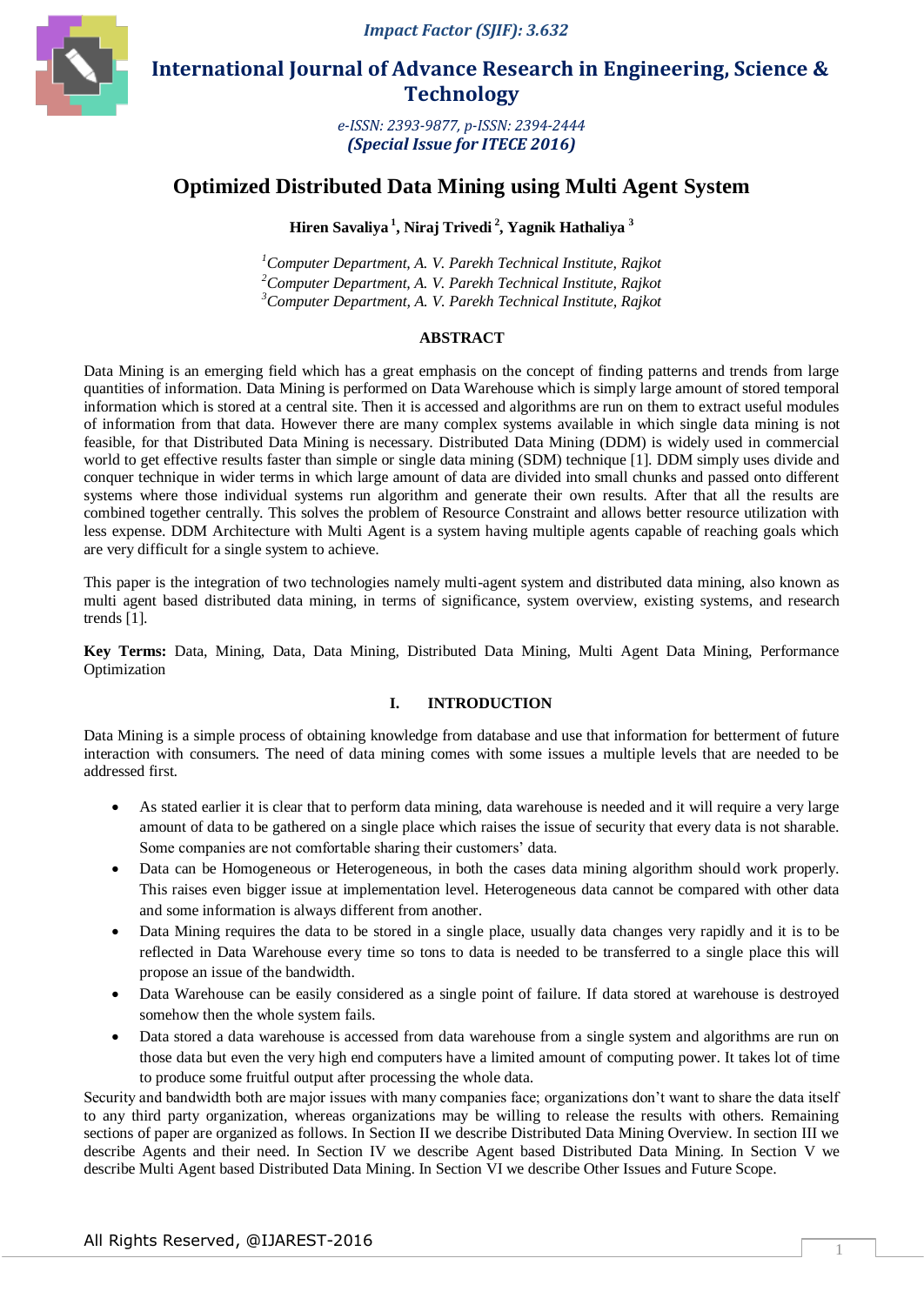#### **II. DISTRIBUTED DATA MINING**

Data Mining deals with greater problems stated earlier like scalability and computing resources. DDM is a branch of data mining field offering framework to distributed data over numerous locations and also pays careful attention to computing resources. Distributed data can be homogeneous where the global table can be horizontally partitioned because all the attributes are same in data whereas in heterogeneous data table must be partitioned vertically according to the attributes present in the data; each site contains collection of columns. Also each tuple in all sites are assumed to have a unique identifier to provide column matching facility useful to combine results from each site.

DDM provides an abstract architecture that allows multiple sites to compute their own results independently using own computing power and storage capability. DDM can work in two manners namely synchronous and asynchronous. In Synchronous DDM there is a Supervisor which assign task to each site and after that result at each site is combined at central supervisor and then that combined result is distributed to all the sites. In Asynchronous DDM each site works as same peer no supervisor is present there and each site runs their own work and after that partial results are passed to each other by simple message passing to one another.

In various scenarios DDM is very helpful that are stated as below:

- System having multiple branches spread over different physical locations which can communicate by using message passing only.
- Transferring large amount of data between sites is expensive.
- Sites having resource constraint.
- Sites having issues regarding privacy of their data.

#### **III. AGENT BASED DISTRIBUTED DATA MINING (ADDM)**

DDM is a compound system focusing on the distribution of resources via the network and data mining processes. DDM should be scalable as the system configuration is subject to change with respect to time which proposes great details of software issues like, robustness and extensibility. So that agents are devised with the capabilities of working regardless of those issues.

Autonomous agent can come in handy that can perform multiple tasks regardless of configuration available. Upon applying, the agent studies environments and configuration of the system and generates an execution plan accordingly [2], [3], [4], [5], [6], and [7] discuss the benefits of deploying agents in DDM systems.

Agents can be considered as smaller programs that can be transferred across the network in DDM which eliminates the situation where bulk of data was needed to be transferred in the case of DM. For example, mining agent a1, located at site s1, posses algorithm alg1. Data mining task t1 at site s2 is instructed to mine the data using alg1 [1]. In this setting, transmitting a1 to s2 is a probable way rather than transfer all data from s2 to s1 where alg1 is available. Above example shows advantage of using agent in DM.

A DM Agent can be modularized so that it can be managed according to underlying data. A DM Agents are proactive which can further lessen the human interaction with the system by providing solutions along with the result. That may eliminate some intermediate results and directly provide more matured results. DM Agent can be applied to pass on with different parameters which helps agent to adapt according to the environment. DM Agent can work with users and take feedbacks that will allow DM agent to get more accurate over the time which in turn produce more accurate results over time. Some disadvantages may also arise that any DM Agent can be third party issued software, which is given unsolicited access to all underlying data. Data Security can be a major issue in Secure DDM.

ADDM can be viewed as per shown in figure 1 [1]. That is a generalized model which is a simple request response model. Data communication can be done between different set of components. Basic components of ADDM are described as follows: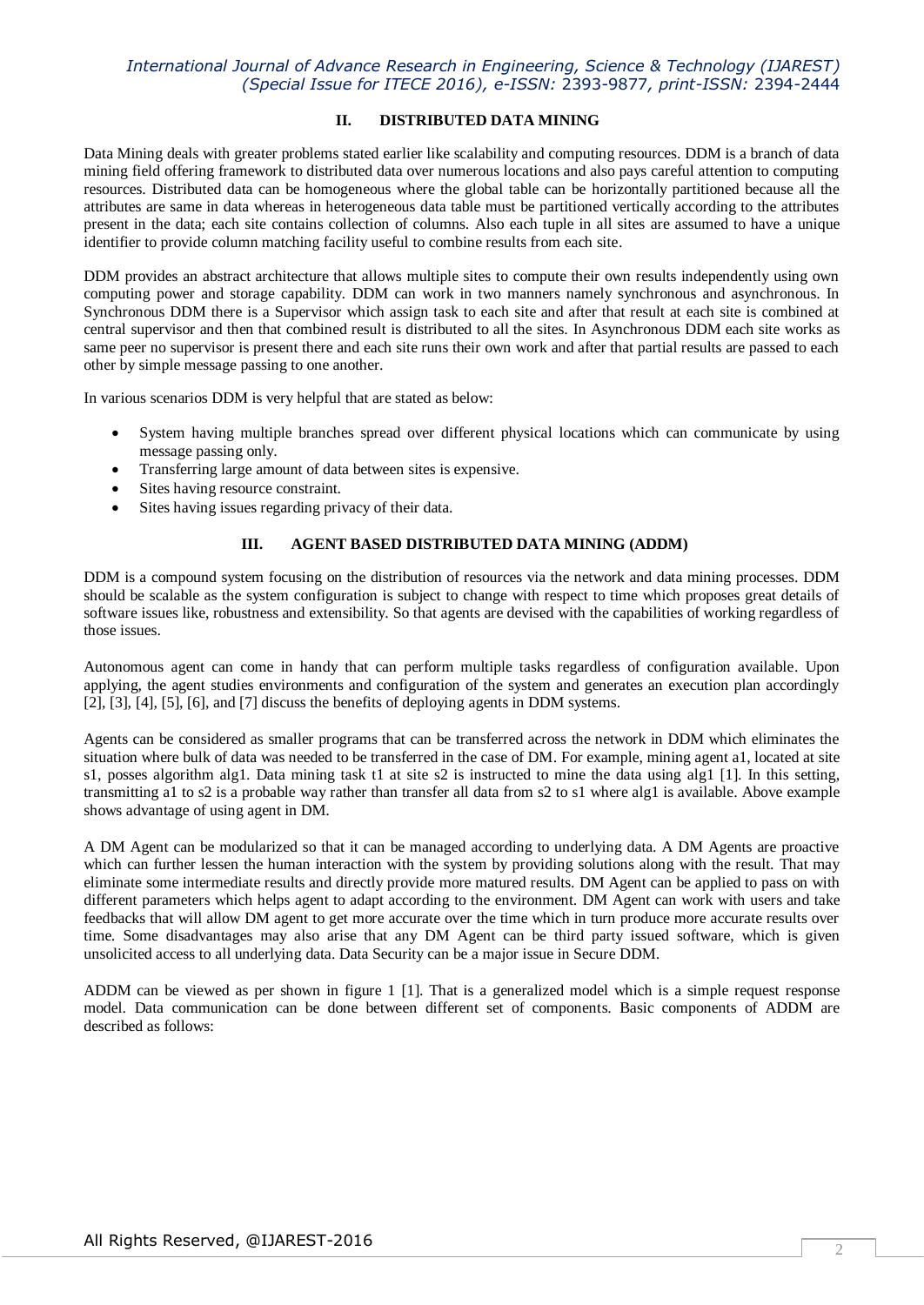

*Figure 1. ADDM System Overview*

**Database** is the base layer in which all the data is stored. ADDM works on distributed manner which can be hosted by Online Servers, Data Streams, web pages etc. It works as a knowledge base for the system from where the data is to be gathered. **Communication Layer** provides some services which represents database into a logical manner like it can be represented in terms of their data types, mining algorithms to be used, data schemas etc. **Presentation** is used to hide background implementation complexity from users and just showing them results in forms of simple messages, graphs and diagrams as per the requirement but to do that it needs to use different other layers. A **Query Optimizer** is used to optimize user requests and determine the resources needed to satisfy that query. It also determines the task of whether to perform parallel operations or not. **Discovery Plan** assigns each resource a particular task. In short it divides bigger tasks into smaller sub-tasks and allocates accordingly. **Local Knowledge Discovery** performs local basic mining tasks which defines small patterns between the data and decreases need for transferring very large information. **Knowledge Discovery** is the place where actually mining is performed and larger patters are found after executing queries on data source. **Knowledge Consolidation** gathers results from all the sources and finally gives a consolidated, compact and meaningful result.

#### **IV. MULTI AGENT BASED DISTRIBUTED DATA MINING**

In DDM we need to define a balance between accuracy and cost of the computation. If the cost is the factor to be considered which includes communication cost and computation cost then processing of all data can be done at local level and local results can be obtained. Then those results are combined to generate final result but this may generate little less accurate results. If our requirement is to obtain more accurate results then all data is needed to be shipped at a single node and then DM is done at a single site. The assumption is that it will produce the most accurate results but shipping all the data to a single location can be very cost effective and takes more time than the former discussed approach.

Most MADM adapts similar architecture as in figure 2 [20] with the most common structural components. They use KQML or FIPA-ALC, which are standard agent communication models facilitating communication between agents. There are many agents that can be used in mining but most common agents used while DM is defined as below: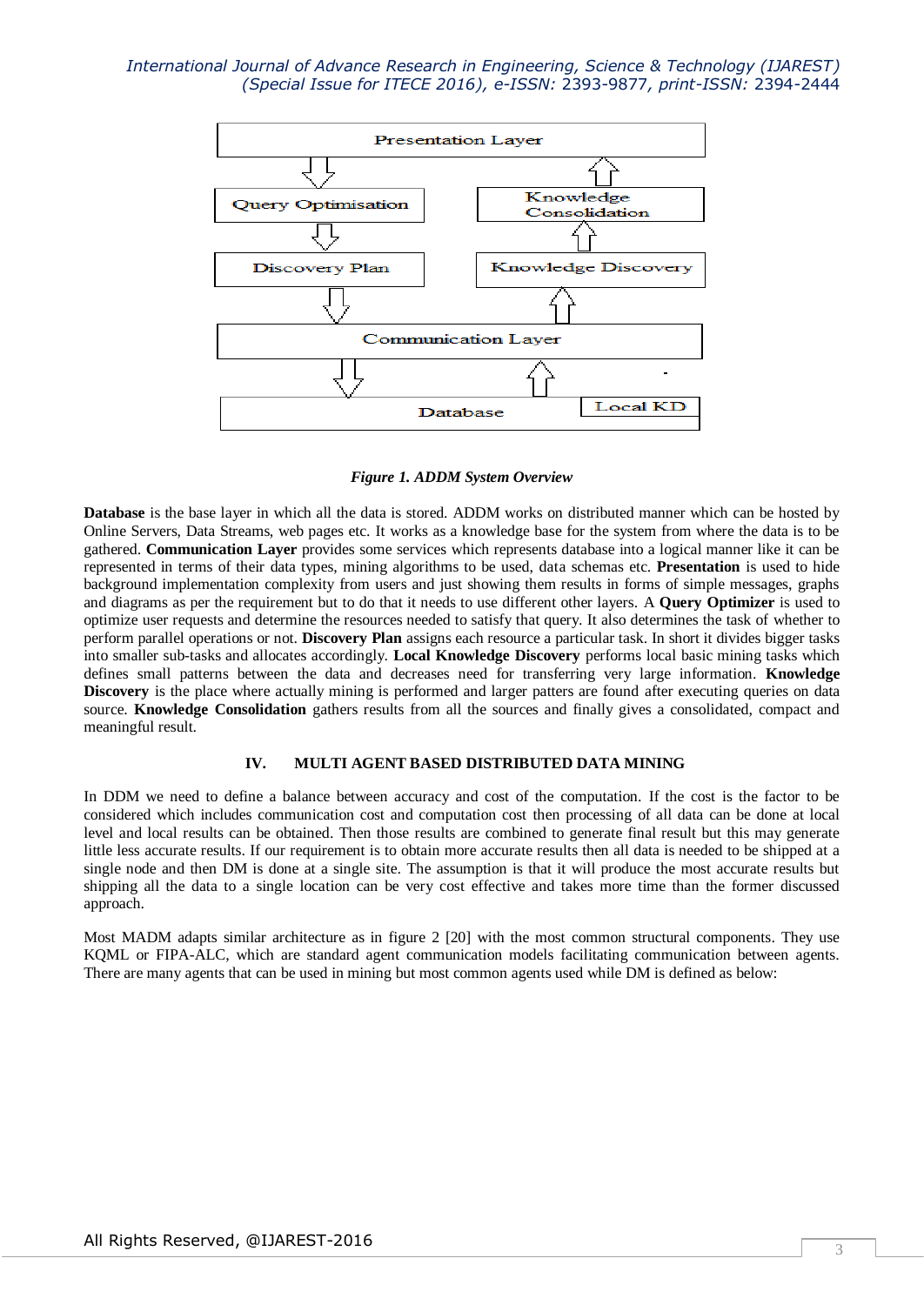

*Figure 2. General Architecture of MADM*

- **4. 1 User Agent (Interface):** This layer interacts with user and interacts with them to gather the requirements and required factors to be considered while performing DM operation. Also it provides user with the result of the mining operation performed in the background. It also converts the result in form of some user friendly messages graphs, etc. It also contains modules for inter agent communication and taking inputs from user. Some interface agents even stores user profiles and their past search history to provide their user with specific preferences.
- **4. 2 Manager Agent (Facilitator):** As per the name this agent provides management functions between the agents. It works as a facilitator between different agents for communication and synchronization. This agent manages overall process and assigns task to each agents after receiving task from user agent. After that it seeks services of group of agents and prepares the final result which is to be passed on to user agent. We can say that this agent is responsible for inter-agent communication [20]. The sequence of tasks to be executed is created from specific "ontologies" stored in the knowledge module using a rule-based approach. The agent task includes getting relevant data sources, requesting services from agents, generating queries, etc. The knowledge module also contains meta-knowledge about capabilities of other agents in the system.
- **4. 3 Data Agent (Resource Agent):** This maintains meta-data about the information available about each data source. It fetches necessary data sets from the data available according to need of mining agent for specific mining operation. It also manages issues regarding vertical and horizontal partitioning of data tables in cases of heterogeneous and homogeneous data respectively. It then devices queries to fetch the data from database and after the process is done, the results of process are passed back to the manager agent.
- **4. 4 Mining Agent:** Actual data mining techniques, algorithms and tasks to be performed to fetch the knowledge from multi factored data is done by mining agent. Interface module is responsible for inter agent communication. Process module contains methods to initiate and execute data mining task, getting the result of mining and communicating the result back to result agent or manager agent.
- **4. 5 Result Agent:** Result agent works with mining agents and by observing work of mining agent it produces knowledge as a result. There can be more than one result agent working with further more mining agent. Each gets their own result and then all those partial results are combined as a final result and passed to facilitator. The knowledge module provides with the templates in which results can be presented to users.
- **4. 6 Broker Agent:** Broker agent a.k.a. matchmaking agent works as an advisory module that has data regarding capabilities of each agent in the system that are expressed by the agent itself. So broker agent may give the task to each agent as per their capabilities or recommend them to the facilitator about the capabilities of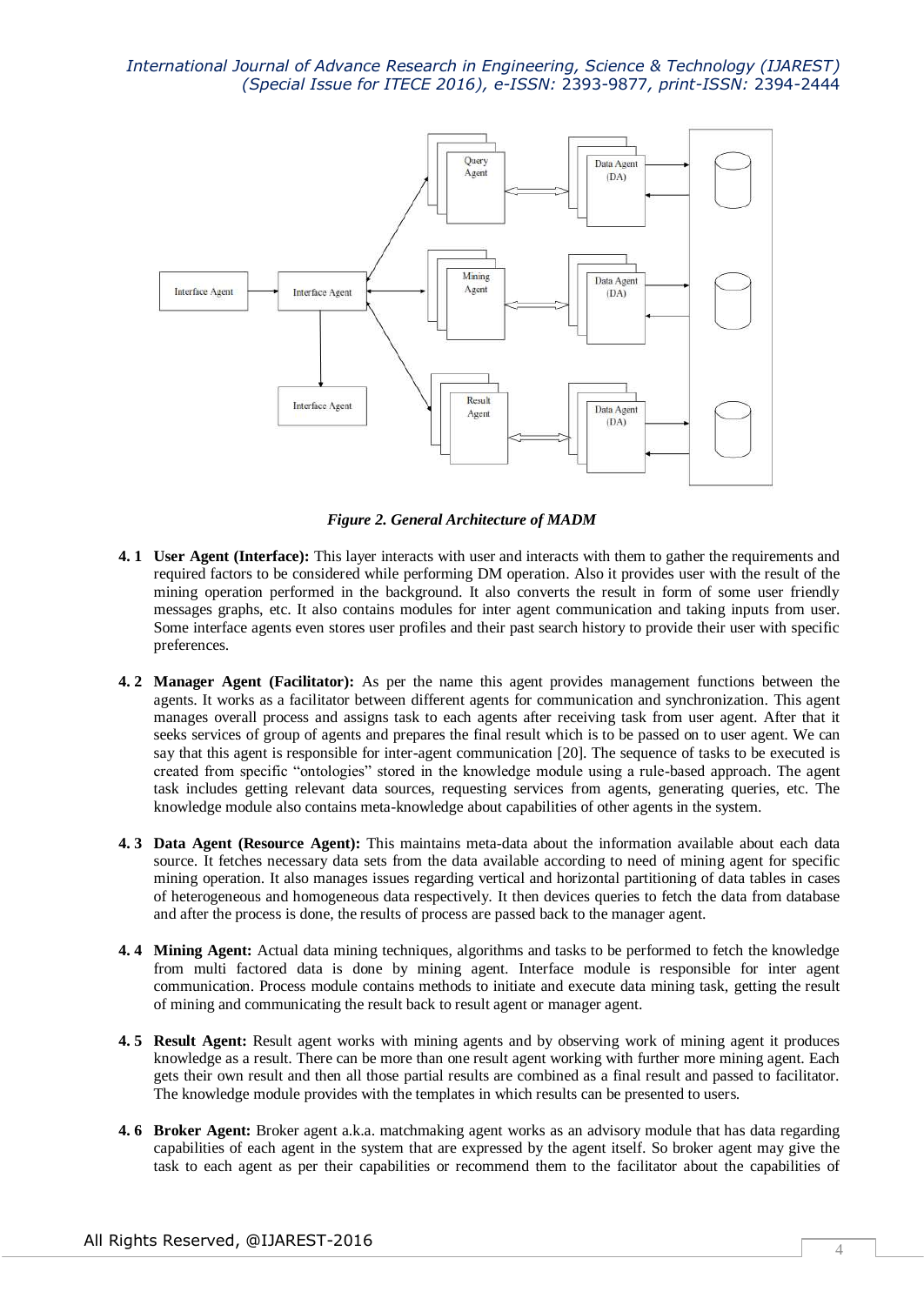particular agent. For that a new agent must register themselves with their capabilities to the broker so that broker agent can advertise them. So that a new agent can be a part of the multi agent system already available.

- **4. 7 Query Agent:** These agents are generated according to the demand of user. It handles each user query. To generate a Query agent we need a Knowledge module which contains meta-data about information available which includes local schemas and global schemas.
- **4. 8 Ontology Agent:** As in MADDM database used is often more complex and distributed, this agent is needed to store overall knowledge about ontology of the data available like schemas present, their structure, and relationship between schemas. This will help Query agents to generate proper queries as per the task required to be done.
- **4. 9 Mobile Agent:** Some tasks require mobility of agents. This agent is the type of agent which travels around the network processing data and sends back the result to a central host machine. This is a cost effective approach which requires just transferring the agent instead of transferring lots and lots of data to another system.
- **4. 10 Local Task Agent:** In most cases data agent is located in each machine locally, so this works as a local task agent. It performs local tasks and then submits the information to facilitator (MA). A local agent only work on local database and retrieve information from local database only and then returns the result to the system.
- **4. 11 KDD System agents:** Some complex systems contains other agent to help main agents like Knowledge Discovery from Database (KDD) System Agents, This includes data preparation and data evolution. These Agents are:
	- **4.11. 1 Pre Processing Agent:** It prepares the data for data mining and performs cleansing of data before applying it to the data set for data mining task.
	- **4.11. 2 Post Data Mining Agent:** This evaluates the task performed by Data Mining agent and generates post information about quality of task done. Which would be helpful to refine the agents performance for further mining tasks

#### **V. OTHER ISSUES AND FUTURE SCOPE**

The interface and combination of two technologies have new challenges to explore. Considering various ingredients for the combination is becomes a key to hastily improve the systems development process and usability, There are different perspectives to examine which is depicted below.

- **5. 1 Research prospective:** It mainly deals with applications of the system that require a data mining technology to pay careful attention to the distributed computing, communication, and storage. The future scope regarding research prospective is an approach to develop MADDM is using Swarm intelligence which is very much associated to intelligent agents. Hence researchers pay concentration to the possibility to implement DDM systems with swarm intelligence. Swarm intelligence (SI) is the collective behavior of decentralized, selforganized systems, natural or artificial. The concept is employed in work on artificial intelligence [5] [19].
- **5. 2 User prospective:** It mainly deals with the human-computer interaction and these issues in DDM have some distinctive challenges. The system level support requirement to do the group interaction, Introduce the alternate interface such as mobile devices, and The main challenges is regarding the security while you concern about the user perspective.

#### **REFERENCES**

- [1] Rao, Vuda Sreenivasa. "Multi agent-based distributed data mining: An overview." International Journal of Reviews in Computing 3 (2009): 83-92.
- [2] Baik, Sung Wook, Jerzy Bala, and Ju Sang Cho. "Agent based distributed data mining." Parallel and Distributed Computing: Applications and Technologies. Springer Berlin Heidelberg, 2004. 42-45.
- [3] Giannella, Chris, Ruchita Bhargava, and Hillol Kargupta. "Multi-agent systems and distributed data mining." Cooperative Information Agents VIII. Springer Berlin Heidelberg, 2004. 1-15.